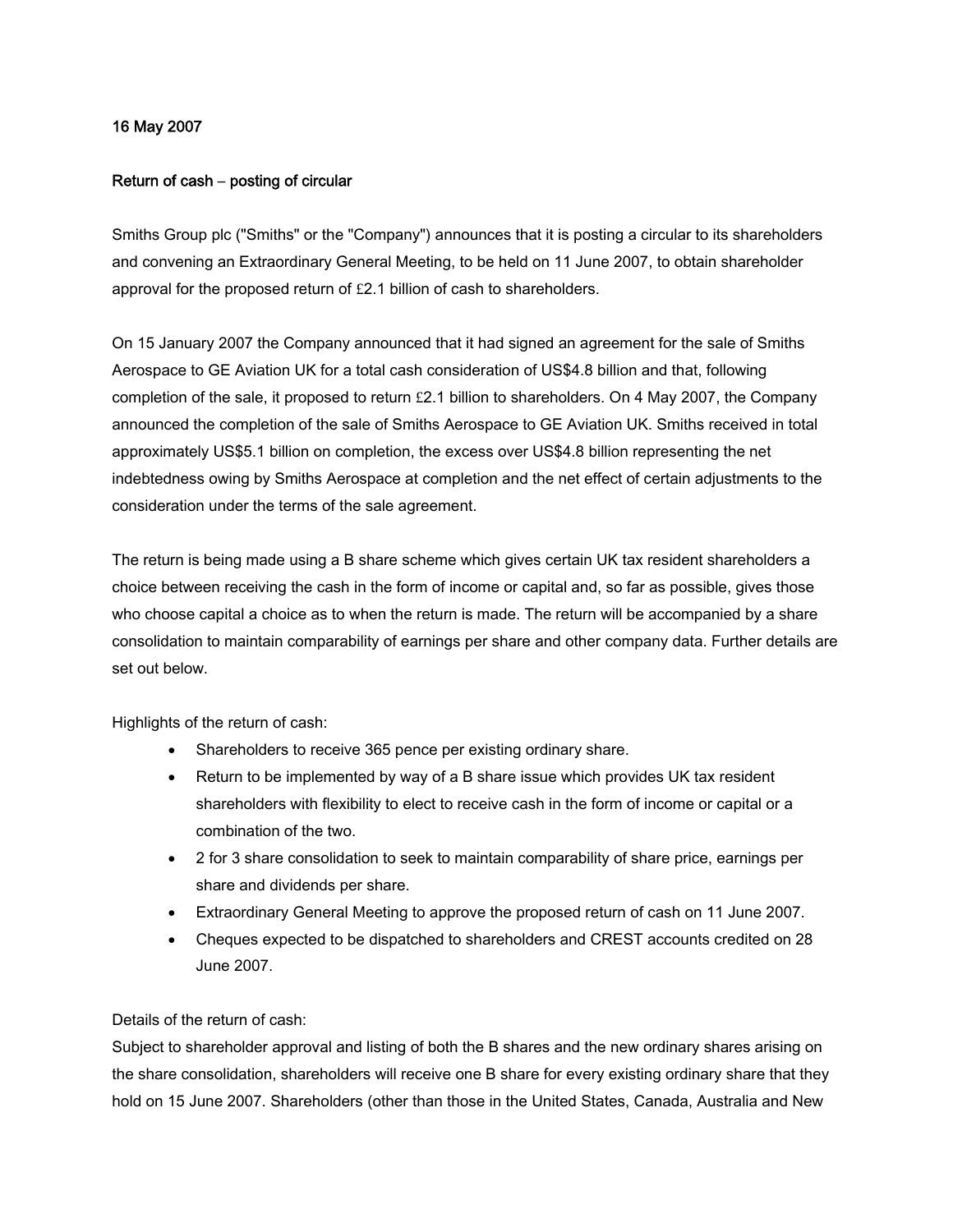Zealand) will be able to elect between the following choices in respect of those B shares:

- To receive a single dividend of 365 pence per B share for some or all of their B shares. B shares in respect of which a shareholder has chosen to receive this single dividend payment will automatically be converted into deferred shares, which will have negligible value.
- To accept an offer by JPMorgan Cazenove Limited ("JPMorgan Cazenove") to sell some or all of their B shares to JPMorgan Cazenove (acting as principal) for 365 pence per B share, free of all dealing expenses and commissions, on 25 June 2007 (or such later date as the directors of the Company may decide). Further details of this offer are contained within the circular.
- To retain some or all of their B shares. It is currently expected that JPMorgan Cazenove, acting as principal, will make a final purchase offer to acquire any retained B shares for 365 pence per B share, free of all dealing expenses and commissions, on or around 17 April 2008, although there can be no guarantee that such an offer will be made.

The B shares will be admitted to trading on the London Stock Exchange's main market for listed securities and admitted to the Official List of the UK Listing Authority and those which are retained will pay a dividend fixed at 75 per cent. of 12 month LIBOR per annum on 365 pence per B share. Shareholders who do not elect, or who are not eligible to elect, for any of the B share alternatives will receive the single dividend of 365 pence per B share on all of their B shares.

A share consolidation will be undertaken in conjunction with the return of cash. Existing ordinary shares will be subdivided and consolidated so that shareholders receive 2 new ordinary shares for every 3 existing ordinary shares held on 15 June 2007. The intention is that, subject to market movements, the share price of one new ordinary share immediately after listing should be approximately equal to the share price of one existing ordinary share immediately beforehand. The effect of the share consolidation will be to reduce the number of issued ordinary shares to reflect the return of 365 pence per ordinary share, but shareholders will own the same proportion of Smiths issued share capital immediately following the consolidation as they did previously (subject to fractional entitlements). The ratio used for the share consolidation has been set by reference to Smiths market capitalisation at close of business on 14 May 2007.

New ordinary shares will be traded on the London Stock Exchange in the same way as existing ordinary shares and will be equivalent to the existing ordinary shares in all material respects, including their dividend, voting and other rights.

Full details of the return of cash and share consolidation are contained in the circular.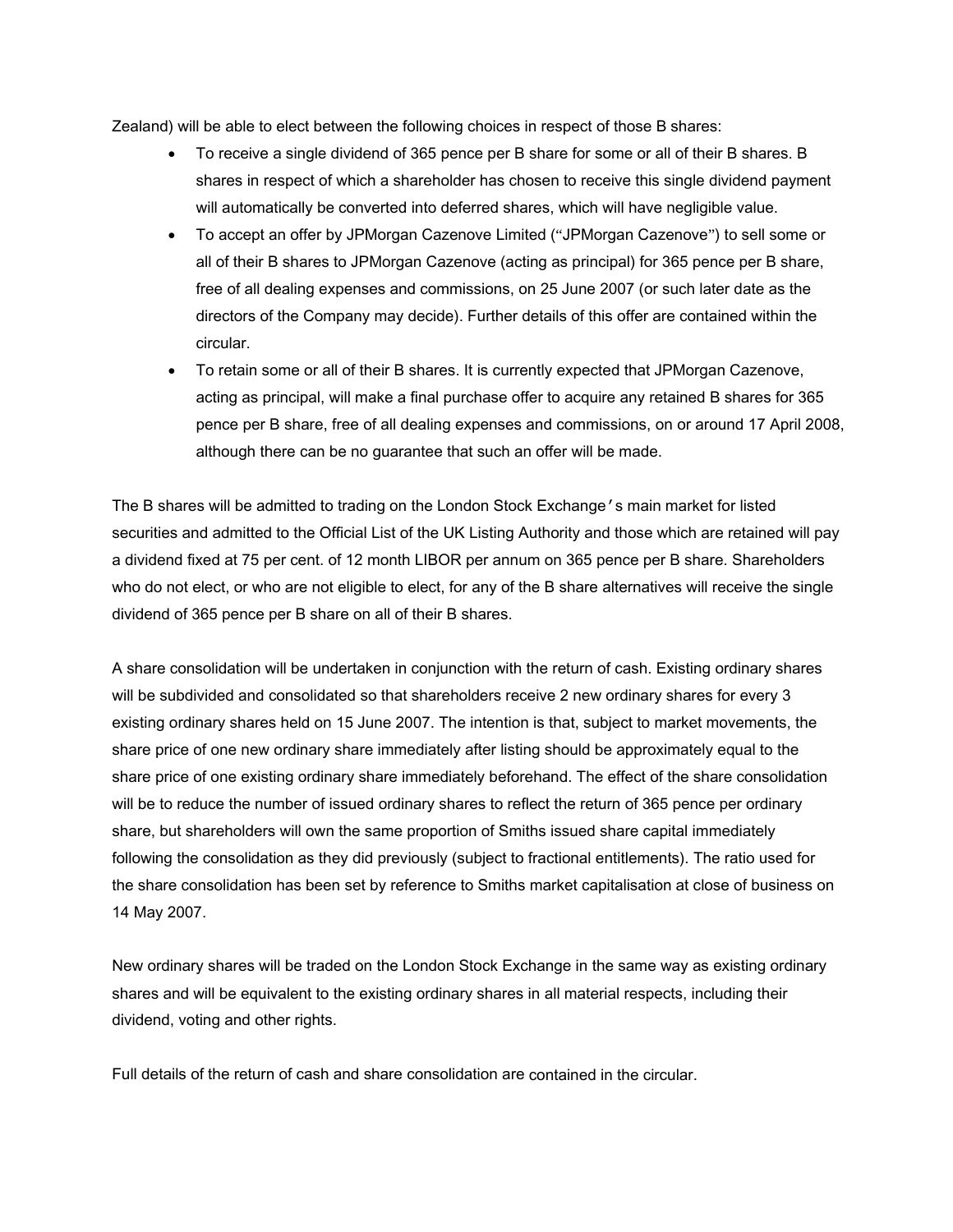Expected timetable of principal events

| Latest time and date for receipt of forms of proxy for EGM        | 10.00 am on 9 June 2007  |
|-------------------------------------------------------------------|--------------------------|
|                                                                   | 10.00 am on 11 June 2007 |
| Record date for issue of B shares and share consolidation         | 5.00 pm on 15 June 2007  |
| Commencement of dealings in new ordinary shares                   | 8.00 am on 18 June 2007  |
| Latest time for receipt of election forms for the B share choices | 3.00 pm on 21 June 2007  |
| Single B share dividend declared and JPMorgan Cazenove            |                          |
|                                                                   | 25 June 2007             |
| Cheques dispatched and CREST accounts credited                    | 28 June 2007             |
|                                                                   |                          |
| 020 8458 3232                                                     |                          |
|                                                                   |                          |
|                                                                   |                          |
|                                                                   |                          |

JPMorgan Cazenove 020 7588 2828 Edmund Byers Matthew Lawrence

Credit Suisse Securities (Europe) Limited 020 7888 8888 James Leigh-Pemberton Alex Phillips

Two copies of each of the documents listed below have been submitted to The Financial Services Authority and will be available for inspection at the Document Viewing Facility which is situated at:

The Financial Services Authority 25 The North Colonnade Canary Wharf London E14 5HS

Documents submitted: Circular relating to the proposed return of cash to shareholders Form of proxy Election form for use by shareholders in respect of the initial repurchase offer and/or retention of B shares